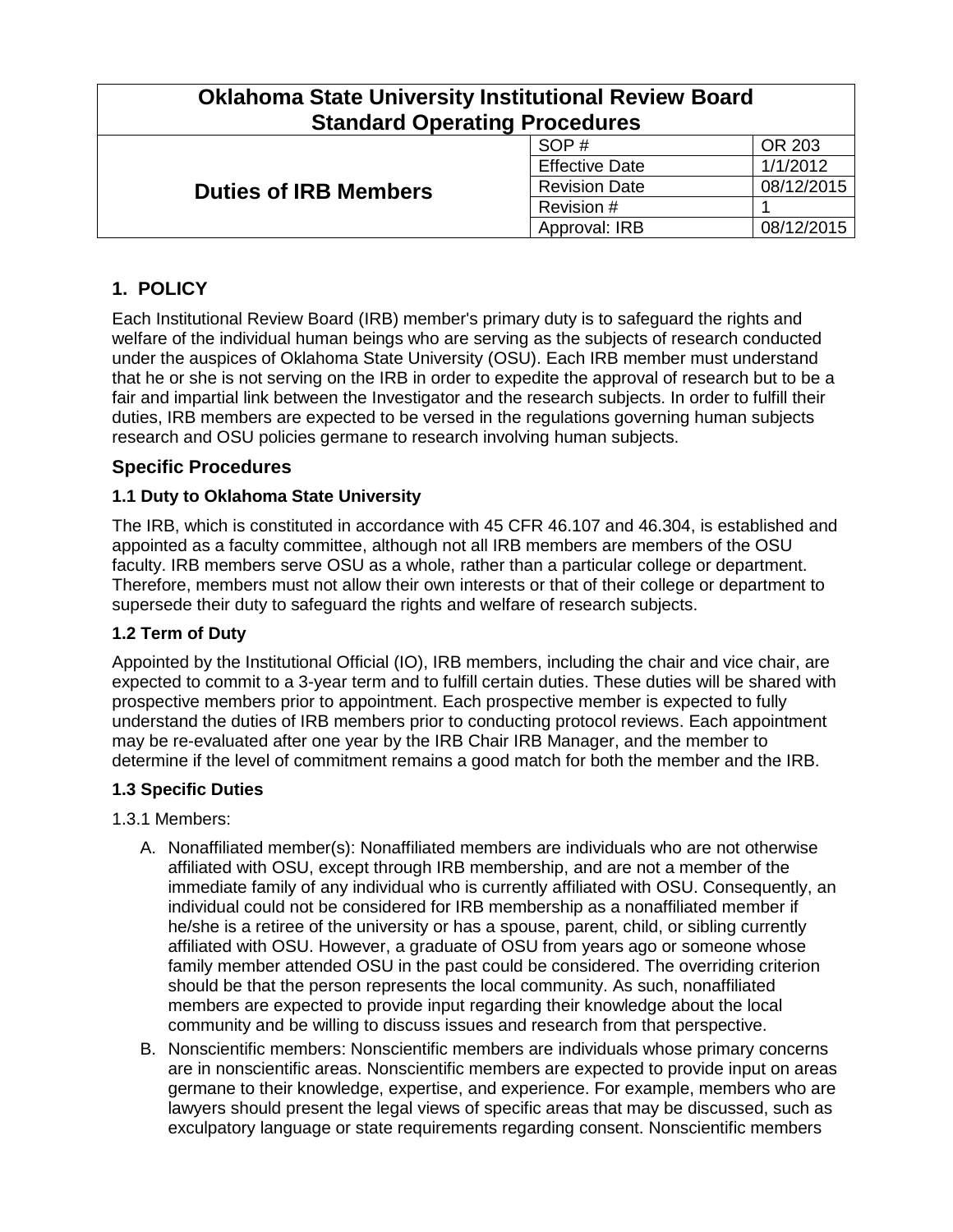advise the IRB if additional expertise in a nonscientific area is required to assess if the protocol adequately safeguards the rights and welfare of subjects.

- C. Scientific members: Scientific members have experience with being actively engaged in research or practice in the physical, educational, social, behavioral, or biological sciences and disciplines. Scientific members are expected to contribute to the evaluation of a research study on its scientific and statistical merits. These members should also be able to advise the IRB if additional expertise in a scientific area is required to assess if the protocol adequately safeguards the rights and welfare of subjects.
- D. All IRB Members: IRB members review proposed, modified, and continuing research projects, which includes protocol materials, to assess the risks posed to subjects in relation to the benefits expected to result from the research. Members approve studies according to ethical standards, OSU requirements, pertinent regulations, and the IRB's standard operating procedures and operational policies. Members serve as primary reviewers at convened meetings; review policies, procedures, and forms on a regular basis; and participate in protocol audits, when needed.
- E. Chair: In addition to the responsibilities noted above, which are germane to all members, the Chair presides over meetings of the IRB, convening special meetings when necessary. The Chair makes decisions in pressing situations in an effort to safeguard the rights and welfare of subjects and others, and to maintain the university's compliance with pertinent regulations. Therefore, the Chair is empowered to suspend the conduct of a research project deemed to place individuals at unacceptable risk, pending IRB review; and to suspend the conduct of a study if he/she determines that an Investigator is not following the IRB's requirements. The Chair leads the IRB in making decisions with fairness and impartiality, ensuring that any member with a conflict of interest recuses him/herself from proceedings as appropriate. The Chair reviews research protocols, including all protocols slated for review at convened meetings of the IRB and protocols qualifying for expedited review for which he/she serves as the designated reviewer. The Chair performs and/or delegates the task of assigning protocols qualifying for expedited review to different designated reviewers from among experienced IRB members. This includes review of protocol modifications, as well as continuing reviews qualifying for expedited review. He/She performs review of minor revisions to protocols that are submitted as a result of full board review, determines or designates the responsibility for determining whether proposed and continuing research qualifies for expedited review, reviews or designates another IRB member(s) to review all submitted investigator reports to determine if there is reason for review at a convened meeting of the IRB, confirms primary reviewer assignments made by the IRB administrative support staff when asked, and reviews IRB policies, procedures, and forms on an ongoing basis. In addition, the Chair reviews or designates IRB committee member(s) to review serious adverse events (SAEs) and unanticipated problems, and decides which ones must be reviewed at a convened meeting of the IRB. Finally, the IRB Chair communicates concerns about the human research protection program and the IRB to appropriate University officials, including the Institutional Official (IO), and acts as a consultant and educator to the OSU research community. The Chair holds regular meetings with the IRB Manager, represents the university in discussions with federal regulators, and represents the IRB in discussions with researchers, other university stakeholders, and community stakeholders. The Chair may delegate any of his/her responsibilities, as appropriate, to another qualified IRB member when necessary or warranted.
- F. Vice Chair: The Vice Chair assists the Chair as needed. In the absence of the Chair, the Vice Chair serves as the IRB Chair. If the Chair is conflicted (i.e. has a conflict of interest), the Vice Chair assumes the duties of the Chair.
- G. Primary and Secondary Reviewers: In addition to the duties described above, each member will be expected to act as a primary reviewer for assigned studies at convened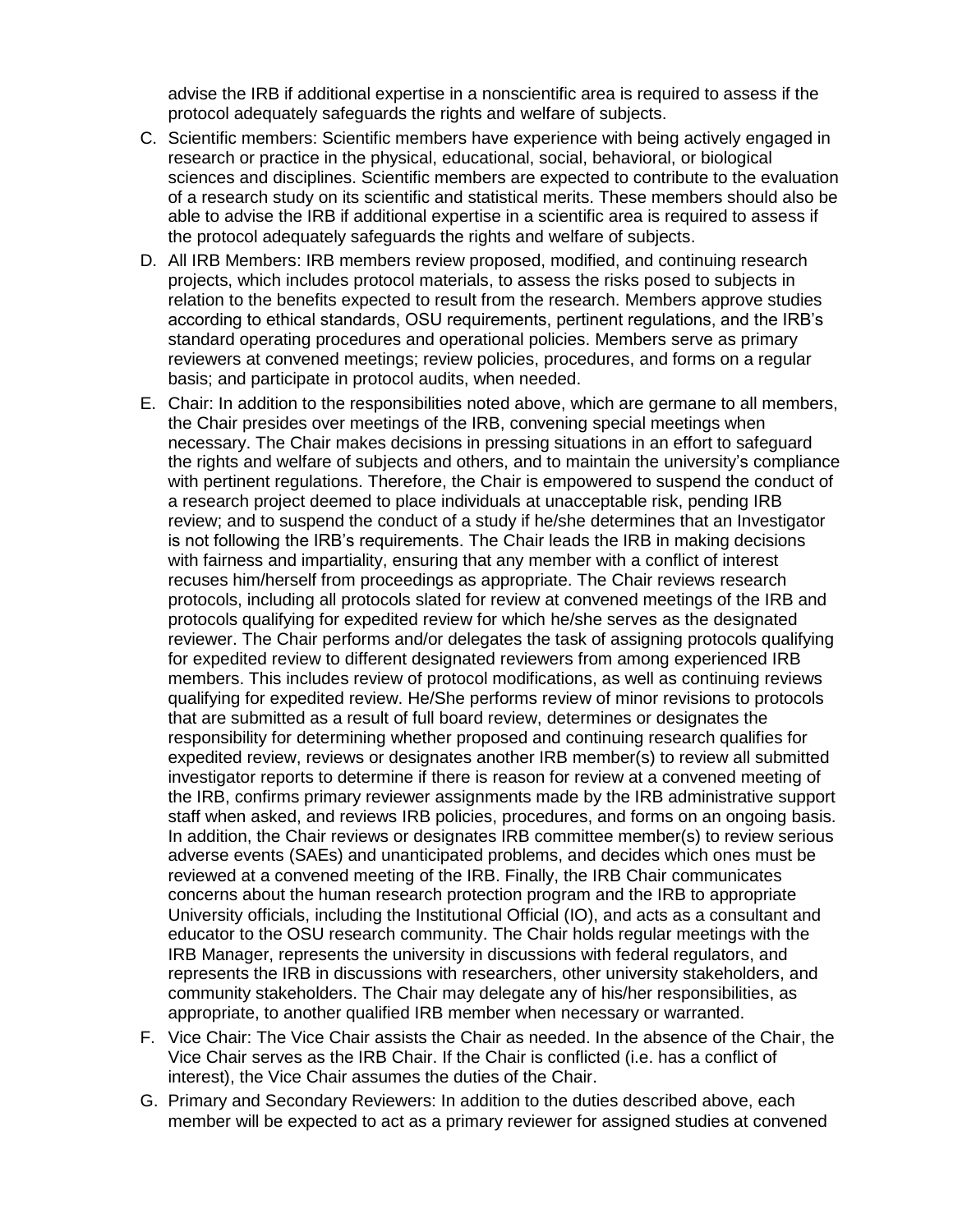meetings. Secondary reviewers may also be assigned, at times. The primary reviewer presents his/her findings resulting from review of the application materials and provides an assessment of the soundness of the protocol and the risks posed by the research. The primary reviewer recommends specific actions to the IRB. Initially, he/she leads the IRB discussion of the study. Primary reviewers may be required to review additional material requested by the IRB for the purpose of study approval. The secondary reviewer, if assigned, adds to the discussion, as necessary.

- H. IRB Manager: In addition to the job duties described in the job description, the IRB manager serves as a member of the IRB. This allows the IRB manager to effectively oversee the day-to-day activities of the IRB and efficiently review certain IRB applications, including but not limited to projects qualifying for expedited review, when assigned, and projects that must be reviewed at a convened meeting of the IRB. In addition, he/she facilitates the review process with the IRB Chair and members. Furthermore, he/she assists the Chair by facilitating communication about IRB requirements for approval of research and IRB decisions regarding approval. The IRB Manager interacts with investigators, sponsors, and IRB members. Additional information about the duties of the IRB Manager may be found in this document.
- I. IRB Coordinator: In addition to the job duties described in the job description, the IRB coordinator serves as an alternate member of the IRB and will help make determinations about which human subjects research projects submitted to the IRB qualify for exempt status. Additional information about the duties of the IRB Coordinator may be found in this document.

*NOTE: The task of making the IRB a respected part of the OSU community will fall primarily on the shoulders of these individuals. The IRB must be perceived to be fair and impartial, immune from pressure either by the institution's administration, the Investigators whose protocols are brought before it, or other professional and nonprofessional sources.*

1.3.2 The Institutional Official (IO):

The IO appoints a Chair and at least one Vice Chair, who must be members of the OSU faculty. As stated previously, in the absence of the Chair, a Vice Chair will act on behalf of the Chair in particular IRB matters and at IRB meetings, either as a general procedure or on a case-by-case basis.

# **2. SCOPE**

These policies and procedures apply to all IRB Members.

# **3. RESPONSIBILITY**

The IRB manager is responsible for clearly articulating all IRB member duties to prospective and current IRB members. The IRB Chair, and/or Vice Chair, assists the IRB Manager as needed.

IRB Members are responsible for fulfilling their duties as specified.

#### **4. APPLICABLE REGULATIONS AND GUIDELINES**

OHRP IRB Guidebook

FDA Information Sheets FAQ, section II, question 17.

Title 45 Code of Federal Regulations Part 46 (45 CFR 46) "Basic HHS Policy for the Protection of Human Subjects"

# **5. REFERENCES TO OTHER APPLICABLE SOPS**

This SOP affects all other SOPs.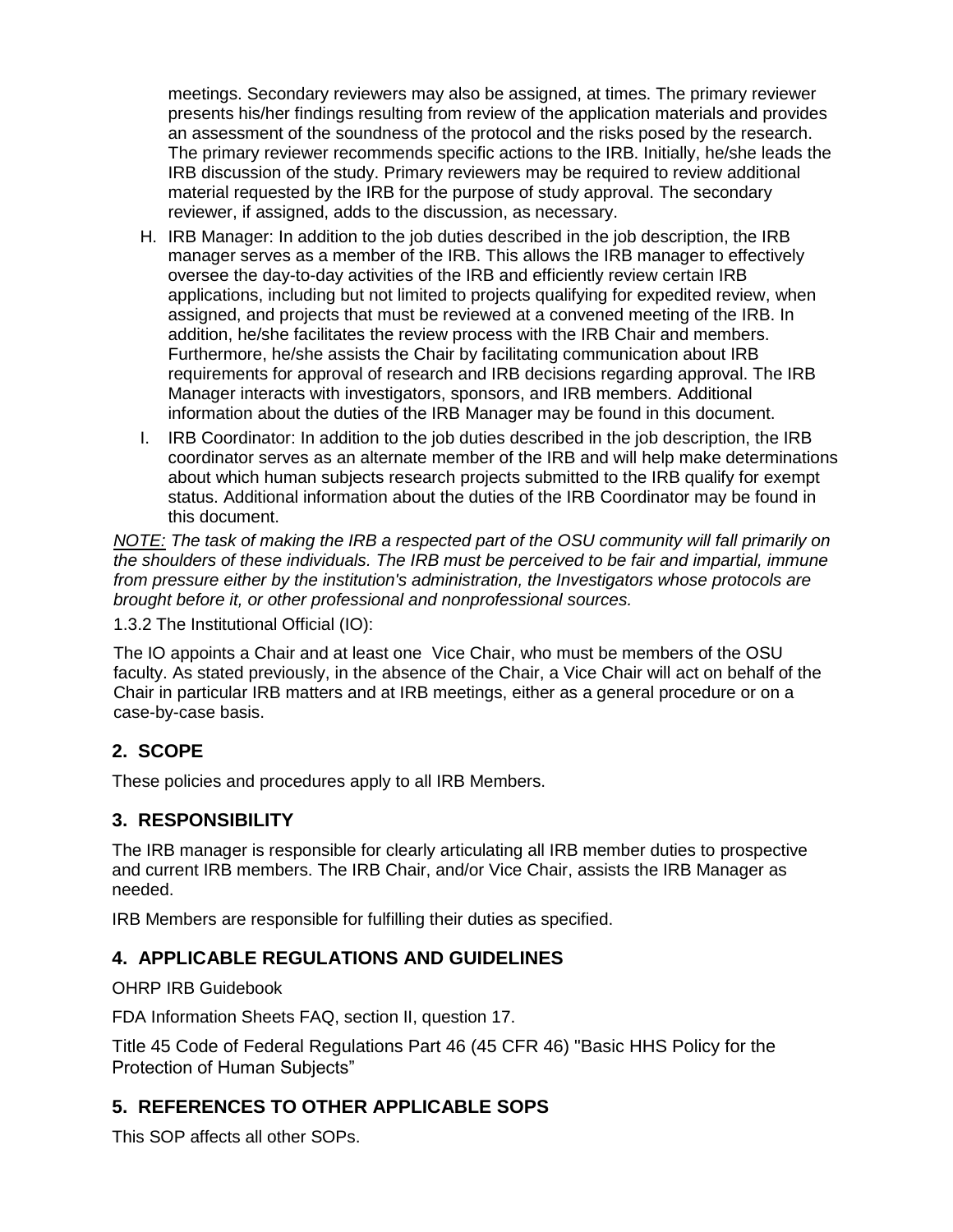## **6. ATTACHMENTS**

- OR 203-A Member Responsibilities -<br>OR 203-B Member Responsibilities -
- OR 203-B Member Responsibilities Chair<br>OR 203-C Member Responsibilities Vice 0
- Member Responsibilities Vice Chair
- OR 203-D Member Responsibilities Alternate Member
- OR 203-E Member Responsibilities Reviewer Duties

### **7. IMPLEMENTATION OF PROCEDURES**

| Who                                    | <b>Task</b>                                                                                                                                                                                                                                                               | <b>Tool</b>                                                                                                                                                                                                       |
|----------------------------------------|---------------------------------------------------------------------------------------------------------------------------------------------------------------------------------------------------------------------------------------------------------------------------|-------------------------------------------------------------------------------------------------------------------------------------------------------------------------------------------------------------------|
| <b>IRB Manager</b><br><b>IRB Chair</b> | Document the expectations for members of the<br>IRB.                                                                                                                                                                                                                      | Member<br>Responsibilities<br>Member<br>Responsibilities -<br><b>Chair &amp; Vice Chair</b><br>Member<br>Responsibilities -<br><b>Alternate Members</b><br>Member<br>Responsibilities -<br><b>Reviewer Duties</b> |
| IRB Manager<br><b>IRB Chair</b>        | Meet with prospective members to discuss<br>expectations.                                                                                                                                                                                                                 |                                                                                                                                                                                                                   |
| <b>IRB Manager</b>                     | Maintain up-to-date descriptions of member<br>responsibilities. Answer questions from IRB<br>members as needed.                                                                                                                                                           |                                                                                                                                                                                                                   |
|                                        | Periodically review members' duties.                                                                                                                                                                                                                                      |                                                                                                                                                                                                                   |
|                                        | Ensure that members are carrying out their<br>responsibilities as expected and that there is<br>adequate staff support to ensure that members<br>are able to function as documented.                                                                                      |                                                                                                                                                                                                                   |
|                                        | As needed, make recommendations to the<br>Chair, Assistant Vice President for Research<br>Compliance, and/or the IO regarding changes<br>to descriptions, staffing, meeting scheduling,<br>and other factors that affect any member's<br>ability to perform their duties. |                                                                                                                                                                                                                   |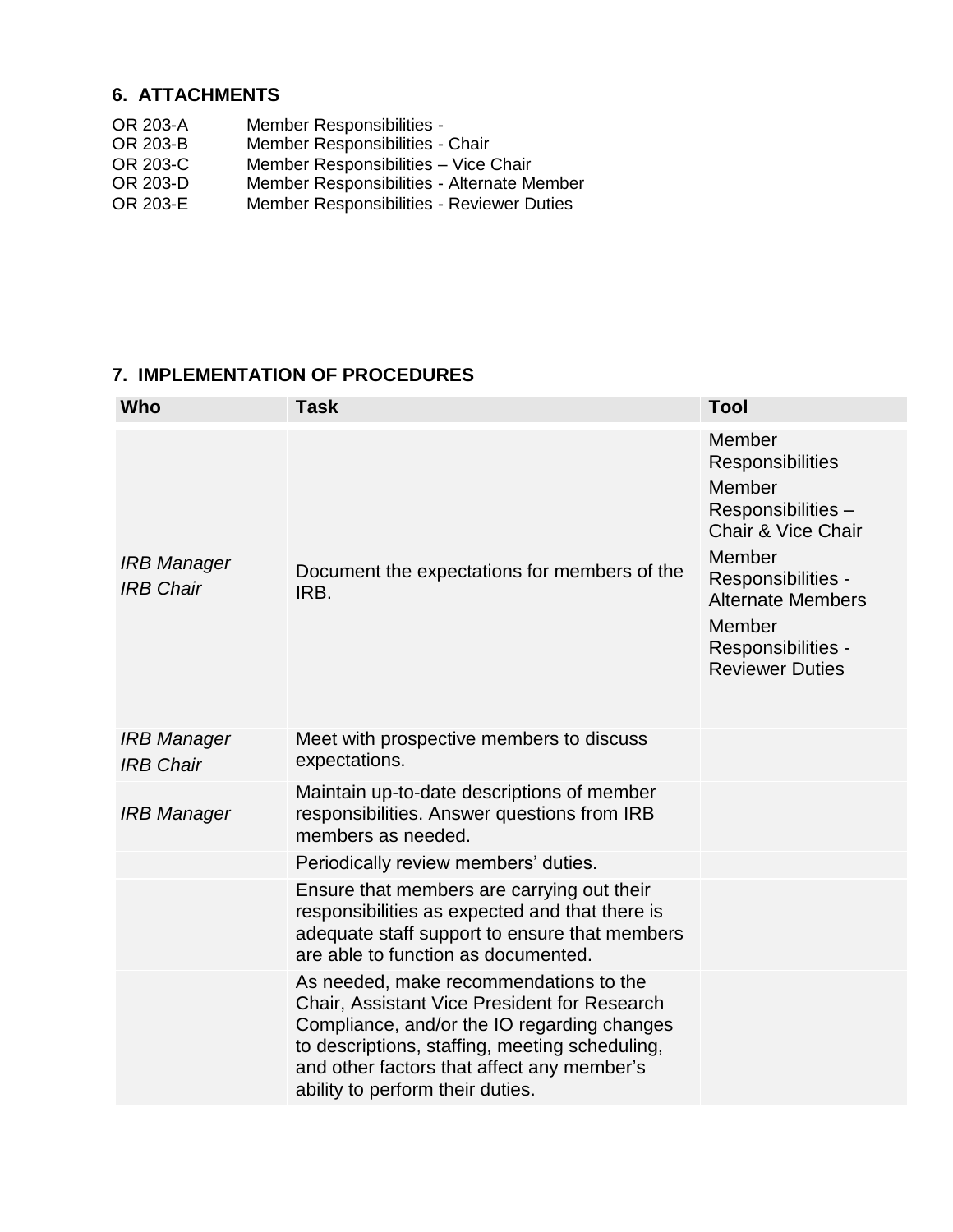# **OR-203-A MEMBER RESPONSIBILITIES** Page 1 of 1

| <b>Title</b>              | <b>IRB Member</b>                                                                                                                                                                                                                                                                                                                                                                                                                                                                                                                                                                                                                                                                                                                                                                                                                                                                                                                                                                                                                                                                                                          |
|---------------------------|----------------------------------------------------------------------------------------------------------------------------------------------------------------------------------------------------------------------------------------------------------------------------------------------------------------------------------------------------------------------------------------------------------------------------------------------------------------------------------------------------------------------------------------------------------------------------------------------------------------------------------------------------------------------------------------------------------------------------------------------------------------------------------------------------------------------------------------------------------------------------------------------------------------------------------------------------------------------------------------------------------------------------------------------------------------------------------------------------------------------------|
| Term                      | 3 years                                                                                                                                                                                                                                                                                                                                                                                                                                                                                                                                                                                                                                                                                                                                                                                                                                                                                                                                                                                                                                                                                                                    |
| <b>Responsibilities</b>   | Regularly attend convened meetings of the IRB<br>Be familiar with IRB procedures, policies and documents, including<br>$\bullet$<br>applicable Federal, State, and OSU policies<br>Be familiar with criteria for approval of research applications<br>$\bullet$<br>Review expedited and full board research applications<br>$\bullet$<br>Act as primary reviewer at IRB meetings as needed<br>$\bullet$<br>Act as secondary reviewer at IRB meetings as needed<br>$\bullet$<br>Consult with Investigators as needed<br>$\bullet$<br>Obtain continuing education germane to human subject protection<br>Help publicize the role of the IRB by speaking to colleagues and<br>$\bullet$<br>students                                                                                                                                                                                                                                                                                                                                                                                                                           |
| <b>Time Commitments</b>   | IRB: 8 hours per month<br>$\bullet$<br><b>Attend Continuing Education</b><br>$\bullet$<br>IRB members are advised to alert the IRB coordinator well in advance,<br>$\bullet$<br>if possible, if they cannot attend an IRB meeting, or will be unavailable<br>for a length of time, so they are not assigned protocols to review.                                                                                                                                                                                                                                                                                                                                                                                                                                                                                                                                                                                                                                                                                                                                                                                           |
| <b>Other Requirements</b> | The following financial relationships must be disclosed annually: any<br>$\bullet$<br>equity interests over \$10,000 to commercial entities that sponsor or<br>conduct research at Oklahoma State University (OSU); significant<br>payments of other types, including honoraria, consultant fees received<br>from commercial entities that sponsor or conduct research at OSU.<br>A potential for a conflict of interest must be disclosed prior to<br>$\bullet$<br>conducting a review of research. Conflicts of interest could include<br>close personal or professional relationships to an Investigator; interest,<br>financial or otherwise, in the outcome of the research.<br>Alert the IRB Coordinator well in advance, if possible, when they cannot<br>$\bullet$<br>attend an IRB meeting, so they are not assigned protocols to review. If<br>a member does not alert the IRB Coordinator in a timely manner, and is<br>assigned protocols to review for the next upcoming meeting, then the<br>member is expected to deliver written comments to the IRB Coordinator<br>prior to the beginning of the meeting. |
| Compensation              | Faculty: None (an absolutely fabulous line on your vita)<br>$\bullet$<br>Non-faculty: None other than reimbursement for costs incurred for<br>$\bullet$<br>parking related to IRB roles and responsibilities.                                                                                                                                                                                                                                                                                                                                                                                                                                                                                                                                                                                                                                                                                                                                                                                                                                                                                                              |

08/2015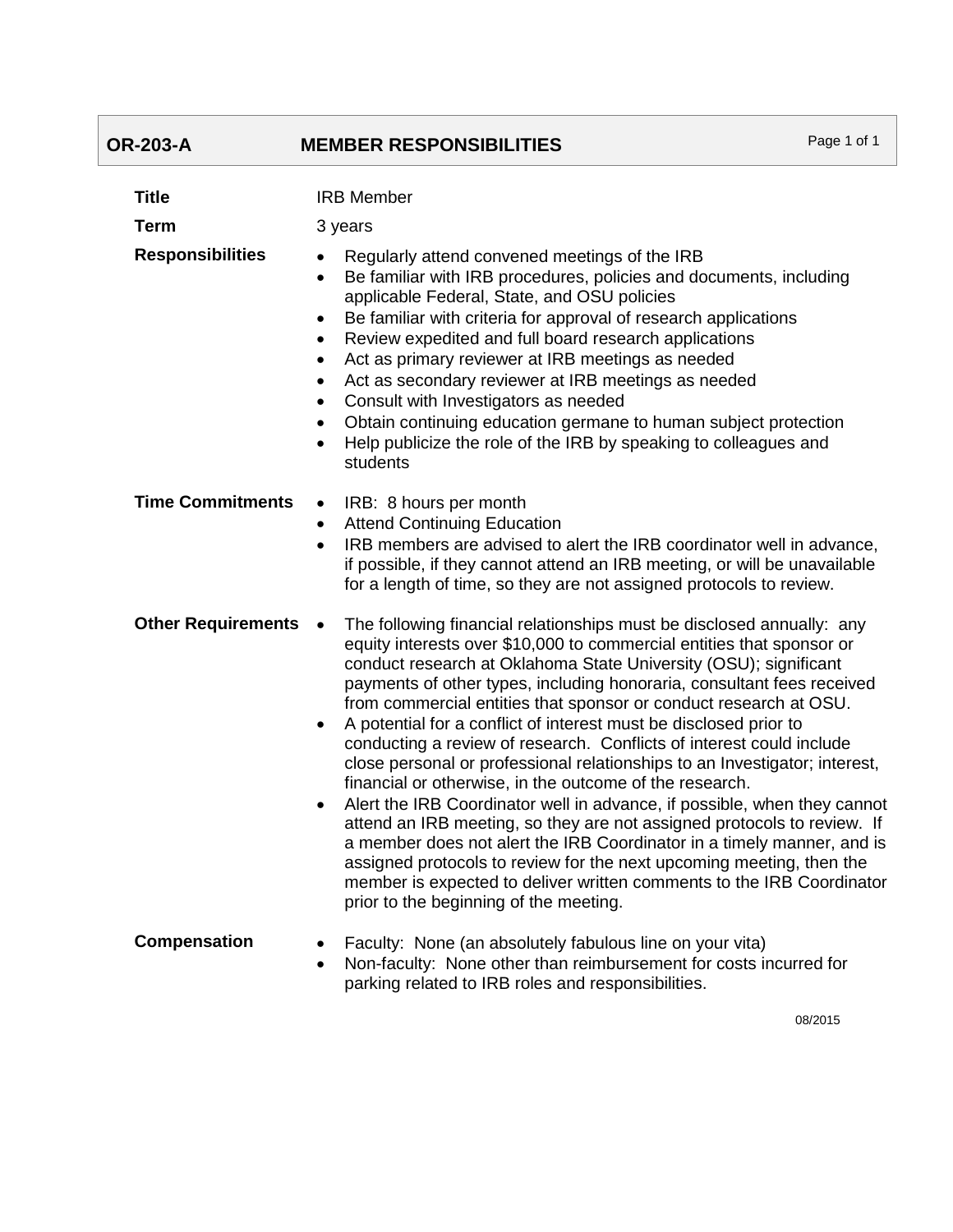| <b>OR-203-B</b>         | <b>MEMBER RESPONSIBILITIES - CHAIR</b>                                                                                                                                                       | Page 1 of 2 |
|-------------------------|----------------------------------------------------------------------------------------------------------------------------------------------------------------------------------------------|-------------|
| <b>Title</b>            | Chair (The Chair must be a current member of the OSU faculty.)                                                                                                                               |             |
| <b>Term</b>             | 3 years                                                                                                                                                                                      |             |
| <b>Responsibilities</b> | In addition to the duties of IRB members, the Chair of the IRB assumes the<br>following duties:                                                                                              |             |
|                         | preside over convened meetings of the IRB;<br>$\bullet$                                                                                                                                      |             |
|                         | convene special meetings when necessary;<br>٠                                                                                                                                                |             |
|                         | ensures that any member with a conflict of interest recuses<br>٠<br>him/herself from proceedings as appropriate;                                                                             |             |
|                         | make decisions in pressing situations in an effort to safeguard the<br>rights and welfare of subjects and others, and to maintain the<br>University's compliance with pertinent regulations; |             |
|                         | review all submitted Investigator reports and determine if there is<br>٠<br>reason for full board review, in consultation with the IRB Manager;                                              |             |
|                         | perform or delegate expedited review of research applications,<br>$\bullet$<br>revisions, modifications, and continuations;                                                                  |             |
|                         | review and approve minor revisions to full board applications;                                                                                                                               |             |
|                         | review reports of serious adverse events and unanticipated<br>problems and decide which ones should be reviewed at convened<br>meetings of the IRB;                                          |             |
|                         | consult with Investigators as needed;<br>٠                                                                                                                                                   |             |
|                         | conduct post-approval monitoring in concert with the IRB Manager<br>and other members of the IRB when deemed appropriate;                                                                    |             |
|                         | conduct training sessions with Investigators and research staff as<br>needed;                                                                                                                |             |
|                         | review policies, procedures, and forms on an on-going basis;                                                                                                                                 |             |
|                         | obtain continuing education germane to IRB responsibilities;                                                                                                                                 |             |
|                         | suspend the conduct of a research study deemed to place<br>individuals at unacceptable risk, or that is not following IRB<br>requirements, pending IRB review.                               |             |
|                         | communicate concerns about the human subject protection<br>program and the IRB to University officials, including the<br>Institutional Official (IO);                                        |             |
|                         | act as a consultant and educator to the OSU research community;                                                                                                                              |             |
|                         | represent the University in interactions with federal regulators;                                                                                                                            |             |
|                         | represent the IRB in discussions with researchers, other University<br>stakeholders, and community stakeholders;                                                                             |             |
|                         | delegate any of his/her responsibilities as appropriate to other<br>٠<br>qualified individual(s); (Documentation must be in writing.)                                                        |             |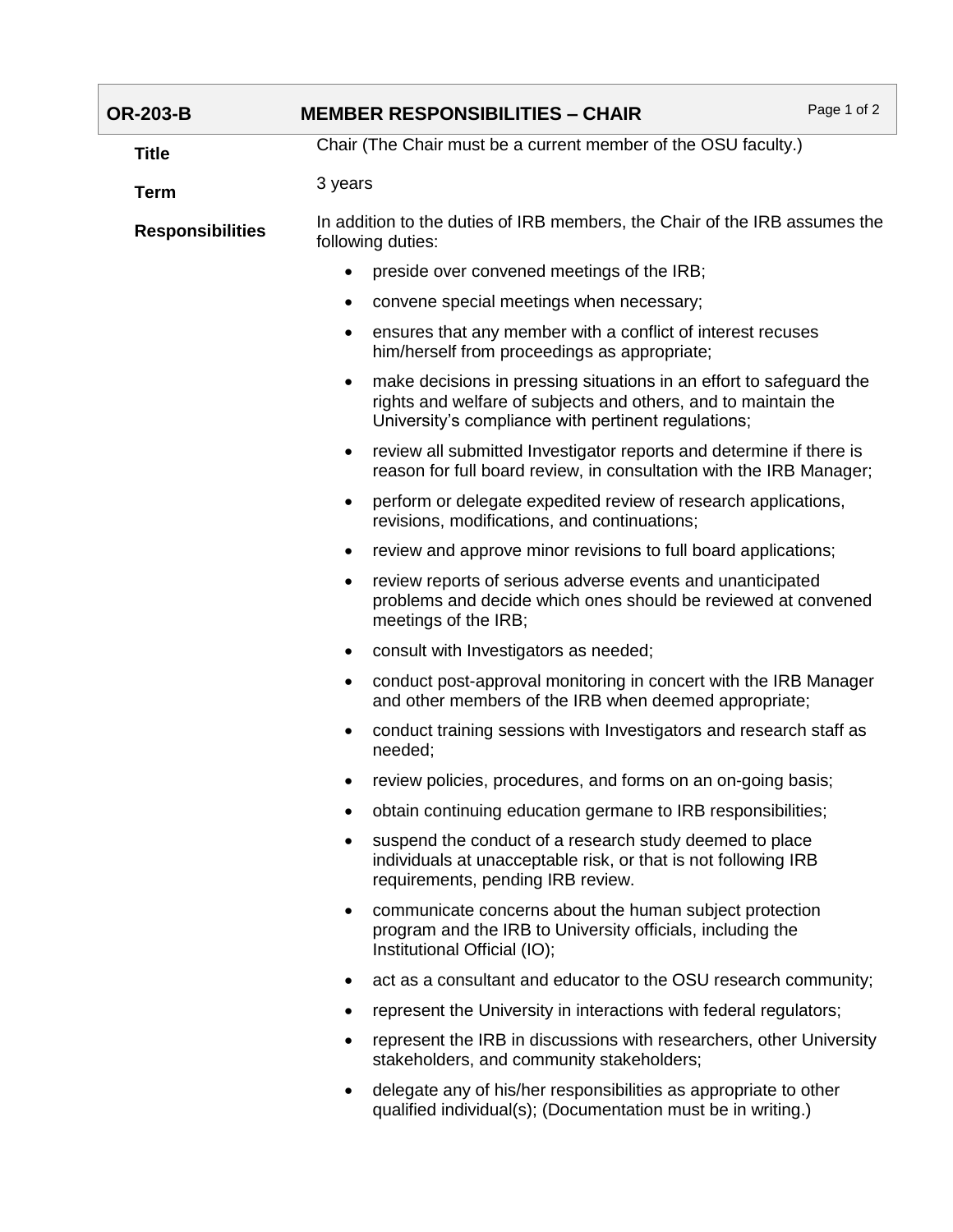|                           | hold regular meetings with the IRB Manager; and                                                                                                                                                                                                                                                                                                                                |
|---------------------------|--------------------------------------------------------------------------------------------------------------------------------------------------------------------------------------------------------------------------------------------------------------------------------------------------------------------------------------------------------------------------------|
|                           | confirms primary reviewer assignments made by IRB administrative<br>$\bullet$<br>support staff when asked.                                                                                                                                                                                                                                                                     |
| <b>Time Commitment</b>    | IRB: 20 additional hours per month                                                                                                                                                                                                                                                                                                                                             |
|                           | Participate in continuing education                                                                                                                                                                                                                                                                                                                                            |
|                           | Instruction: As needed                                                                                                                                                                                                                                                                                                                                                         |
| <b>Other Requirements</b> | The task of making the IRB a respected part of the institutional community<br>will fall primarily on the shoulders of the Chair. The IRB must be fair and<br>impartial, immune from pressure either by the institution's administration,<br>the Investigators whose protocols are brought before it, or other<br>professional and nonprofessional sources.                     |
|                           | The following financial relationships must be disclosed annually: 1) any<br>equity interests over \$10,000 to commercial entities that sponsor or<br>conduct research at Oklahoma State University (OSU); and 2) significant<br>payments of other types, including honoraria and consultant fees received<br>from commercial entities that sponsor or conduct research at OSU. |
|                           | A potential for a conflict of interest must be disclosed prior to conducting a<br>review of research. Conflicts of interest could include close personal or<br>professional relationships to an Investigator; interest, financial or otherwise,<br>in the outcome of the research.                                                                                             |
| <b>Compensation</b>       | Reimbursement to the Chair's department for teaching expenses (release<br>time) or one month's summer salary.                                                                                                                                                                                                                                                                  |
|                           | 08/2015                                                                                                                                                                                                                                                                                                                                                                        |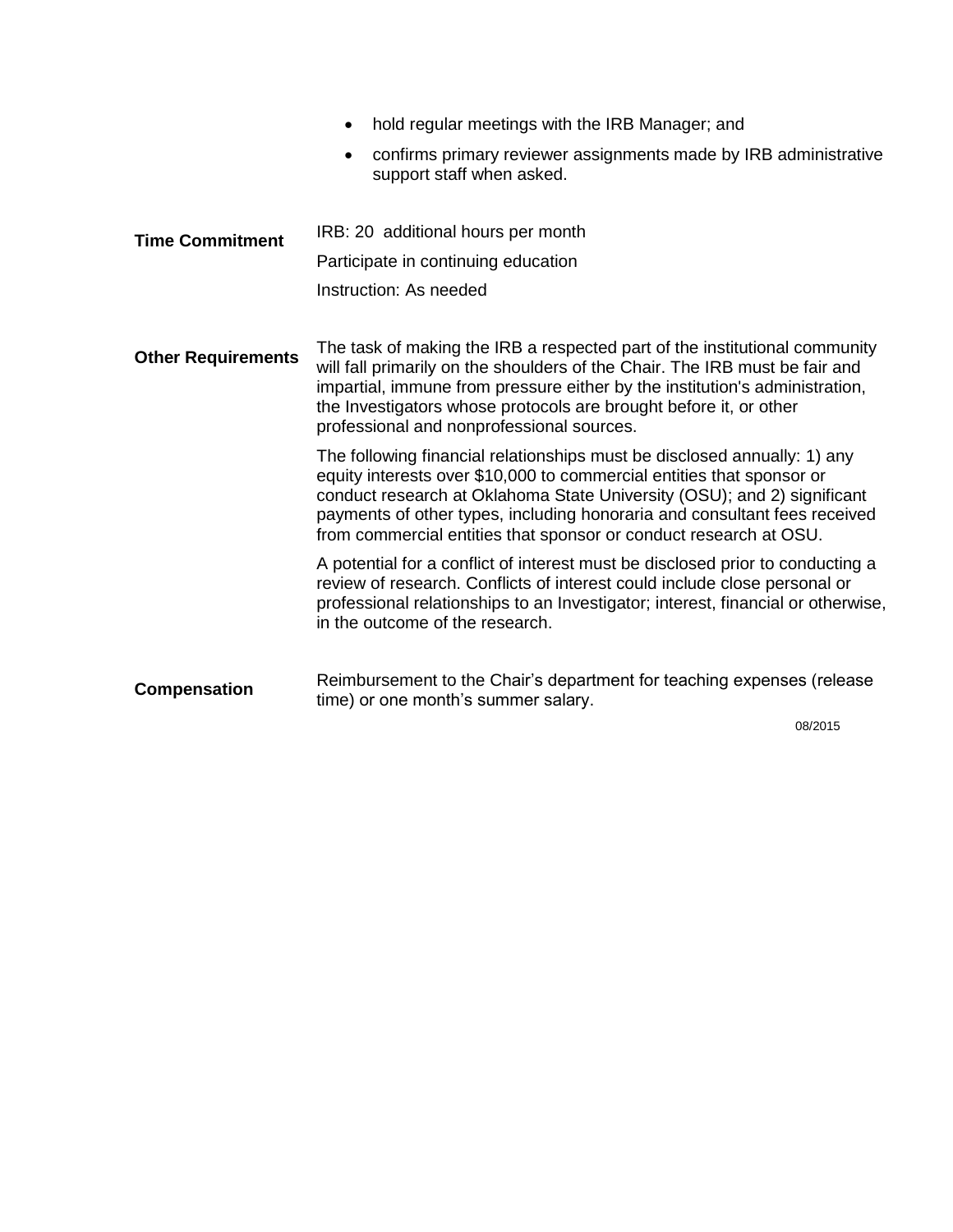| <b>OR-203-C</b>           | Page 1 of 1<br><b>MEMBER RESPONSIBILITIES - VICE CHAIR</b>                                                                                                                                                                                                                                                                                                                                   |  |
|---------------------------|----------------------------------------------------------------------------------------------------------------------------------------------------------------------------------------------------------------------------------------------------------------------------------------------------------------------------------------------------------------------------------------------|--|
| <b>Title</b>              | Vice Chair (The Vice Chair must be a member of the OSU faculty.)                                                                                                                                                                                                                                                                                                                             |  |
| <b>Term</b>               | 3 years                                                                                                                                                                                                                                                                                                                                                                                      |  |
| <b>Responsibilities</b>   | In addition to the duties of IRB members, in the absence of the chair, or if<br>the chair has a conflict of interest, the Vice Chair of the IRB assumes the<br>Chair's duties. The Vice Chair will assist the Chair, as needed.                                                                                                                                                              |  |
| <b>Time Commitment</b>    | IRB: 2 additional hours per month                                                                                                                                                                                                                                                                                                                                                            |  |
|                           | Participate in continuing education                                                                                                                                                                                                                                                                                                                                                          |  |
|                           | Instruction: As needed                                                                                                                                                                                                                                                                                                                                                                       |  |
| <b>Other Requirements</b> | The task of making the IRB a respected part of the institutional<br>community will fall primarily on the shoulders of the Chair. However,<br>the Vice Chair can help the IRB be as fair and impartial, immune<br>from pressure either by the institution's administration, the<br>Investigators whose protocols are brought before it, or other<br>professional and nonprofessional sources. |  |
|                           | The following financial relationships must be disclosed annually: 1)<br>any equity interests over \$10,000 to commercial entities that<br>sponsor or conduct research at Oklahoma State University (OSU);<br>and 2) significant payments of other types, including honoraria and<br>consultant fees received from commercial entities that sponsor or<br>conduct research at OSU.            |  |
|                           | A potential for a conflict of interest must be disclosed prior to<br>$\bullet$<br>conducting a review of research. Conflicts of interest could include<br>close personal or professional relationships to an Investigator;<br>interest, financial or otherwise, in the outcome of the research.                                                                                              |  |
| <b>Compensation</b>       | None                                                                                                                                                                                                                                                                                                                                                                                         |  |

08/2015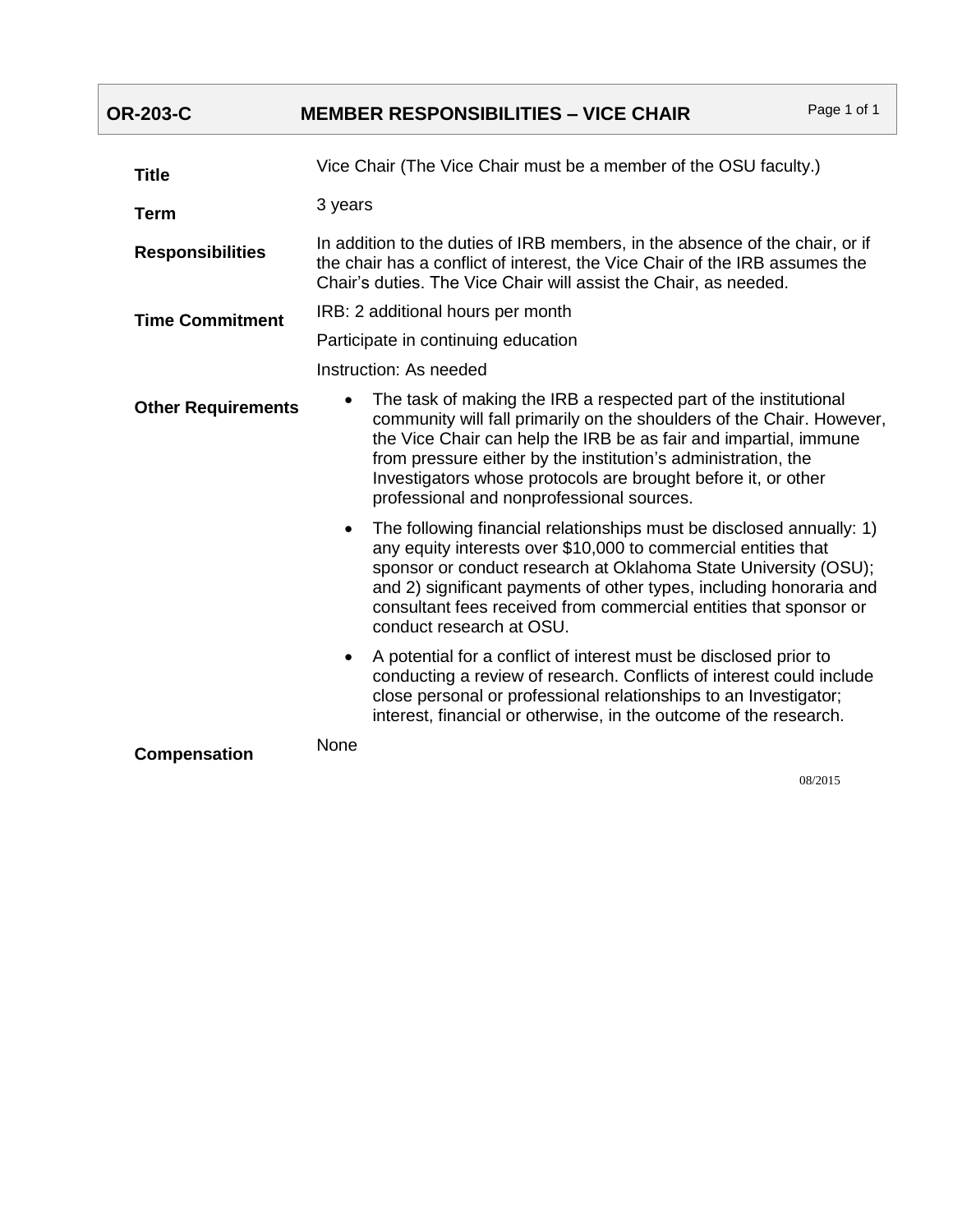# **OR-203-D MEMBER RESPONSIBILITIES - ALTERNATE MEMBER** Page 1 of 1

| <b>Title</b>              | <b>Alternate Member</b>                                                                                                                                                                                                                                                                                                                                                                                                                                                |
|---------------------------|------------------------------------------------------------------------------------------------------------------------------------------------------------------------------------------------------------------------------------------------------------------------------------------------------------------------------------------------------------------------------------------------------------------------------------------------------------------------|
| <b>Term</b>               | 3 years                                                                                                                                                                                                                                                                                                                                                                                                                                                                |
| <b>Responsibilities</b>   | Attend convened meetings of the IRB as needed.<br>Review submitted research as needed.                                                                                                                                                                                                                                                                                                                                                                                 |
| <b>Time Commitments</b>   | IRB: 8 per month                                                                                                                                                                                                                                                                                                                                                                                                                                                       |
|                           | Participate in continuing education                                                                                                                                                                                                                                                                                                                                                                                                                                    |
| <b>Other Requirements</b> | The following financial relationships must be disclosed annually:<br>1) any equity interests over \$10,000 to commercial entities that<br>sponsor or conduct research at Oklahoma State University<br>(OSU); and 2) significant payments of other types, including<br>honoraria and consultant fees received from commercial entities<br>that sponsor or conduct research at OSU.                                                                                      |
|                           | A potential for a conflict of interest must be disclosed prior<br>$\bullet$<br>conducting a review of research. Conflicts of interest could<br>include close personal or professional relationships to an<br>Investigator; interest, financial or otherwise, in the outcome of the<br>research.                                                                                                                                                                        |
|                           | Alert the IRB Coordinator well in advance, if possible, when the<br>$\bullet$<br>alternate member cannot attend an IRB meeting, so he/she is<br>not assigned a protocol(s) to review. If an alternate member<br>cannot alert the IRB Coordinator in a timely manner, and is<br>assigned a protocol(s) to review for the next upcoming meeting,<br>then he/she is expected to deliver written comments to the IRB<br>Coordinator prior to the beginning of the meeting. |
| Compensation              | Faculty: None                                                                                                                                                                                                                                                                                                                                                                                                                                                          |
|                           | Non-faculty: None other than reimbursement for costs incurred for<br>parking related to IRB roles and responsibilities.                                                                                                                                                                                                                                                                                                                                                |